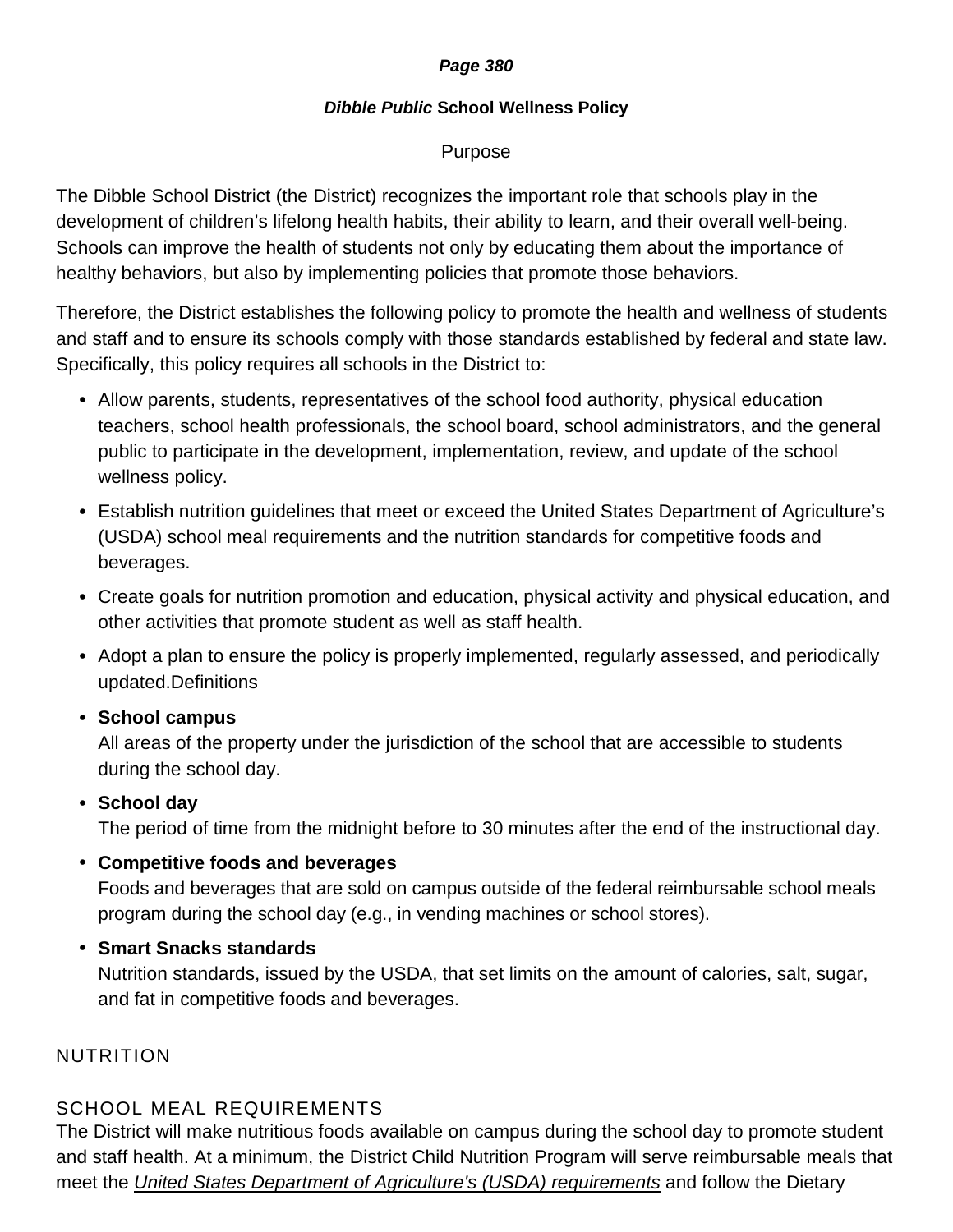### **Page 380 (b)**

Guidelines for Americans (DGA).

Specifically, the District will ensure that all meals are the following:

- Accessible, appealing, and attractive to all children
- Served in a clean, pleasant, and supervised setting
- High in fiber, free of added trans fats, and low in added fats, sugar, and sodium
- Respectful of cultural diversity (e.g., students will be encouraged to suggest local, cultural, and favorite ethnic foods) and religious preferences
- [Reviewed by a registered dietitian or other certified nutrition professional / Based on a meal plan provided by a professional resource (such as the State Department of Education, the USDA, the Alliance for a Healthier Generation, or The Lunch Box)]

The District will also ensure that schools do the following:

- Encourage students to start the day with a healthy breakfast.
- Provide breakfast through the USDA School Breakfast Program.

**Water:** Schools will make clean drinking water available and accessible without restriction and at no charge at every district facility (including cafeterias and eating areas, classrooms, hallways, playgrounds, and faculty lounges) before, during, and after school. Schools will also ensure the following:

- Students will be provided drinking cups, glasses, or reusable water bottles in places where meals and snacks are served.
- Students will be allowed to bring drinking water from home and take water into the classroom, provided that the water is in a capped container, such as a bottle, to prevent spills.
- All water sources and containers will be maintained on a regular basis to ensure good hygiene standards (including drinking fountains, water jugs, hydration stations, and other methods for delivering drinking water).

## **Comment on Water**

Federal law requires that schools provide clean drinking water to kids during meal time, in areas where school meals are served. However, the language itself does not need to be in a written wellness policy.

**Information and Promotion:** As required under the National School Lunch Program (7 CFR 210.12), the District will promote activities to involve students and parents in the School Lunch Program. In addition, the District will do the following:

- Inform families about the availability of breakfasts for students.
- Distribute materials to inform families of the availability and location of free Summer Food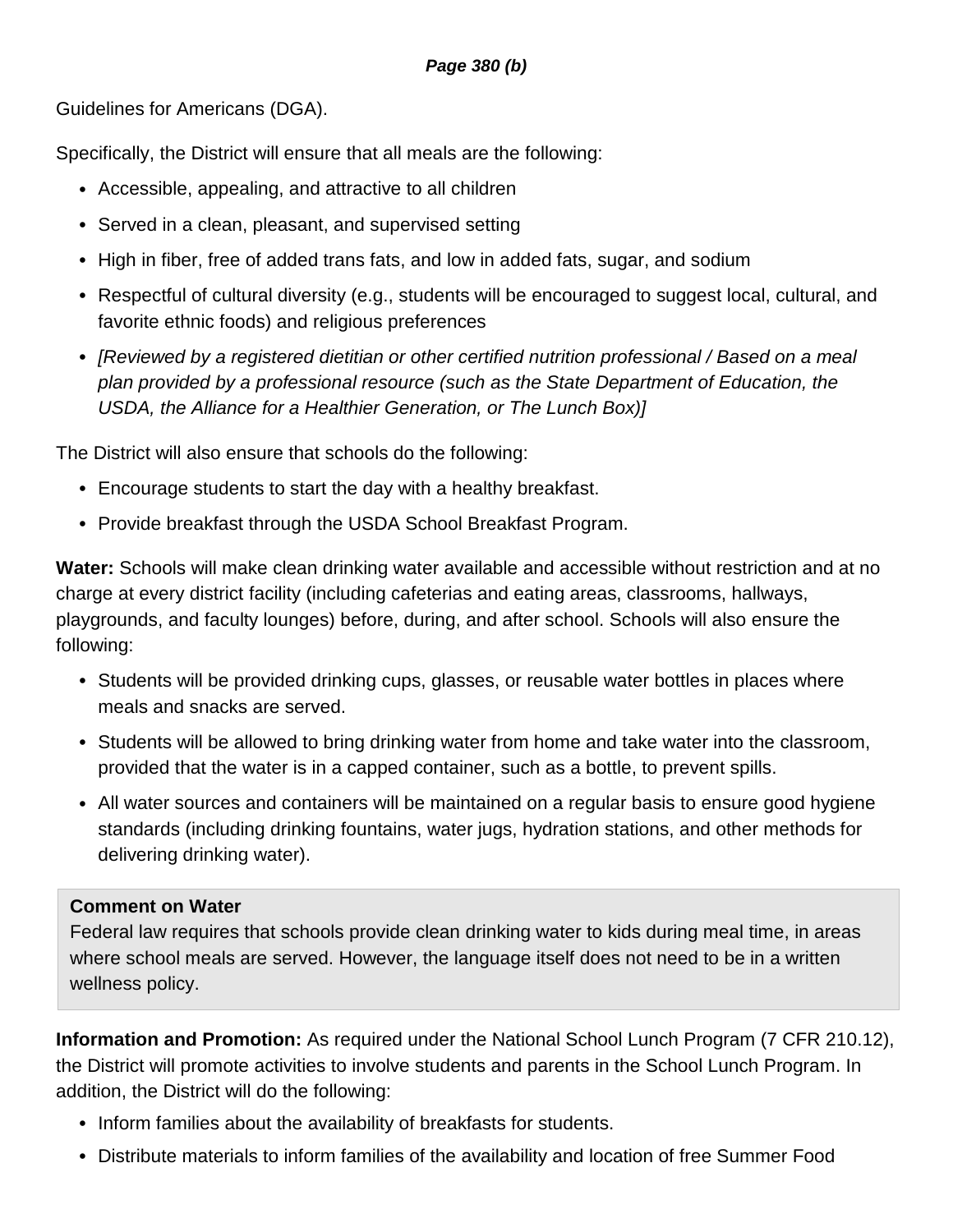## **Page 380 (c)**

Service Program meals for students when school is not in session.

- Post information on the nutritional content and ingredients of school meals on menus in the cafeteria, on the District website and/or websites of individual schools, and/or in school newsletters.
- Send applications for reimbursable meal programs to families at the beginning of the school year and make applications available on the District website.

**Adequate Time to Eat:** The District will [allow students at least 10 minutes to eat breakfast and 20 minutes to eat lunch from the time they are seated / provide sufficient lunch periods that are long enough to give all students (K-12) adequate time to be served and eat their lunches].

## **Comment on Adequate Time to Eat**

Depending on the district's level of readiness, communities should help the district select the most appropriate language by selecting one of the two options in brackets above.

## Competitive Foods and Beverages

All competitive foods and beverages sold to students during the school day must meet or exceed the USDA's Smart Snacks standards.<sup>i</sup>

## Other Foods Provided at School

Other foods and beverages provided (not sold) on campus (e.g., for classroom parties, celebrations, and afterschool-programming) must meet the USDA's Smart Snacks standards. [The District, however, may allow exemptions for up to [two] celebrations during the school year, during which the foods and beverages served are not required to meet the Smart Snack standards.]

The District will provide parents and teachers with a list of ideas for healthy food as well as non-food alternatives for classroom parties (e.g., the USDA's resources on "Healthy Celebrations") and afterschool programming (including celebrations).

## **Comment on Other Foods Provided at School**

The final rule only requires that wellness policies establish nutrition standards for foods that are available, but not sold, on campus during the school day (e.g., foods provided at classroom parties and school celebrations). However, they do not specify what those standards must be.

The sample language above goes beyond the USDA's baseline requirement in two ways. First, it expands this requirement to include out-of-school time. To address student health more comprehensively, it lists "after-school programming" as one of the examples where this requirement is applicable. Second, it establishes a standard for foods provided, but not sold, to students, by requiring that these foods comply with the Smart Snacks standards. For consistency, the Smart Snacks standards is used above since competitive foods (i.e., foods and beverages available for sale to students) must already comply with Smart Snacks.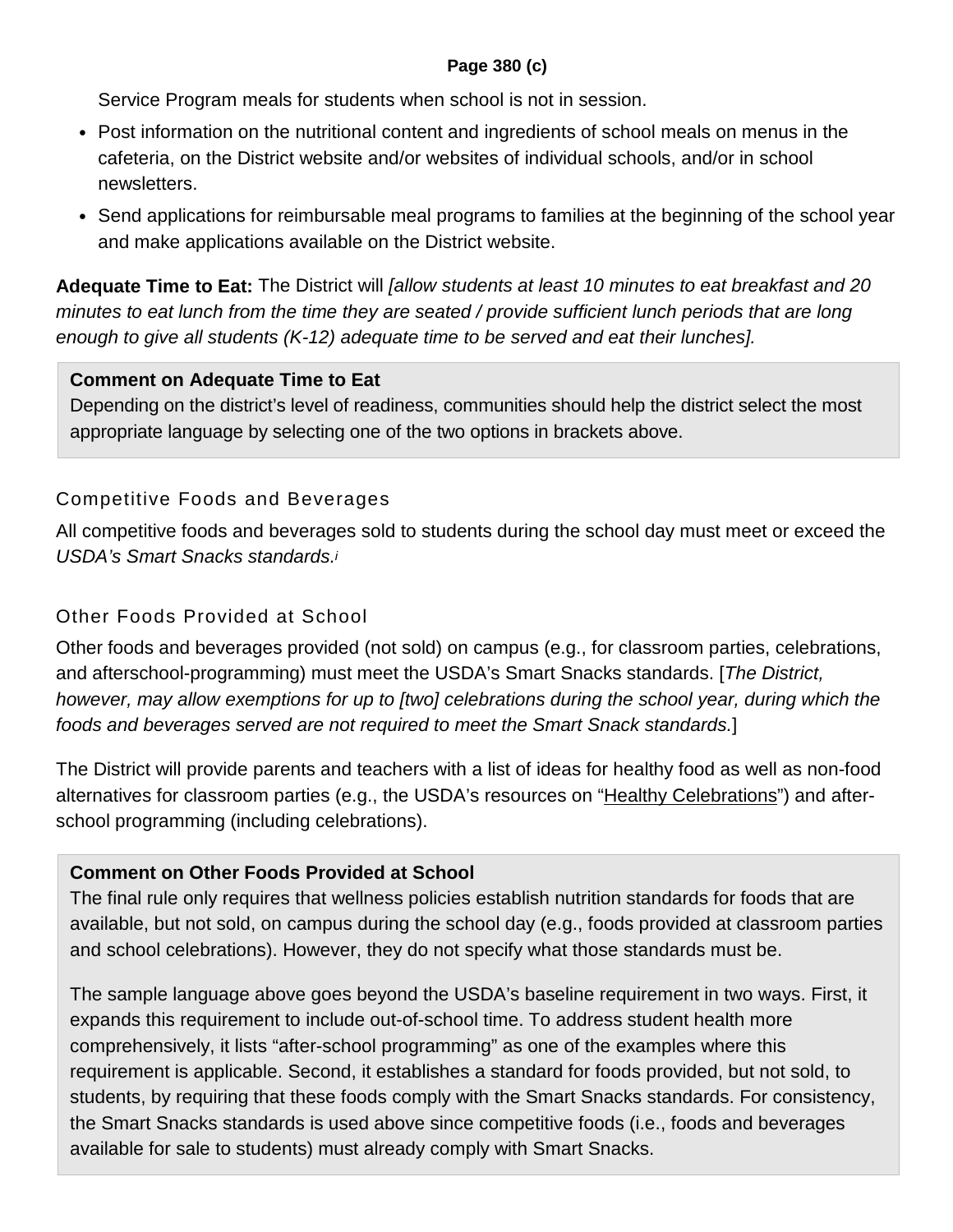It also provides alternative policy language allowing for up to two exemptions during the school year. The number of exemptions (in the brackets above) can be tailored to meet the individual needs and reflect the readiness of the district.

# Fundraising

**Fundraising on Campus During the School Day:** Only fundraisers that feature non-food items or foods and beverages that meet the Smart Snacks standards will be permitted. [The District, however, may allow exemptions for up to [two] fundraisers during the school year, during which the foods and beverages sold are not required to meet the Smart Snack standards. Importantly, these exempted fundraisers cannot be held during normal meal service times.]

# **Comment on Fundraising**

This alternative policy language provides an exemption for schools to have up to a certain number of fundraisers during the school year that are not required to follow the USDA's Smart Snacks standards. The number of exemptions (enclosed in brackets above) can be tailored to meet the individual needs and reflect the readiness of the district.

State law allows Oklahoma schools to hold up to 30 exempted fundraisers (provided that they are not held during normal meal service times); however, districts may choose to allow fewer, or zero, exempted fundraisers.

The following will also occur:

- Fundraising activities will not promote any particular food brands (e.g., fundraisers by fast food chains).
- The District will encourage fundraisers that do not sell food and/or that promote physical activity.

**After-School Concessions and Fundraisers**: [Foods and beverages offered at after-school concessions or as part of fundraisers held outside of school hours must also comply with the USDA's Smart Snack standards / At least [50 percent] of foods and beverages offered during at after-school concessions or as part of fundraisers held outside of school hours must comply with the USDA's Smart Snack standards.]

# **Comment on After-School Fundraisers and Concessions**

The first option in the brackets above represents the sample policy's requirement that all food and beverage offerings comply with the USDA's Smart Snacks standards. The second option in the brackets is the alternative policy language, which allows districts to customize the required percentage of food and beverages that must comply—this language sets the standard at 50 percent, but districts can tailor the percentage to meet their needs.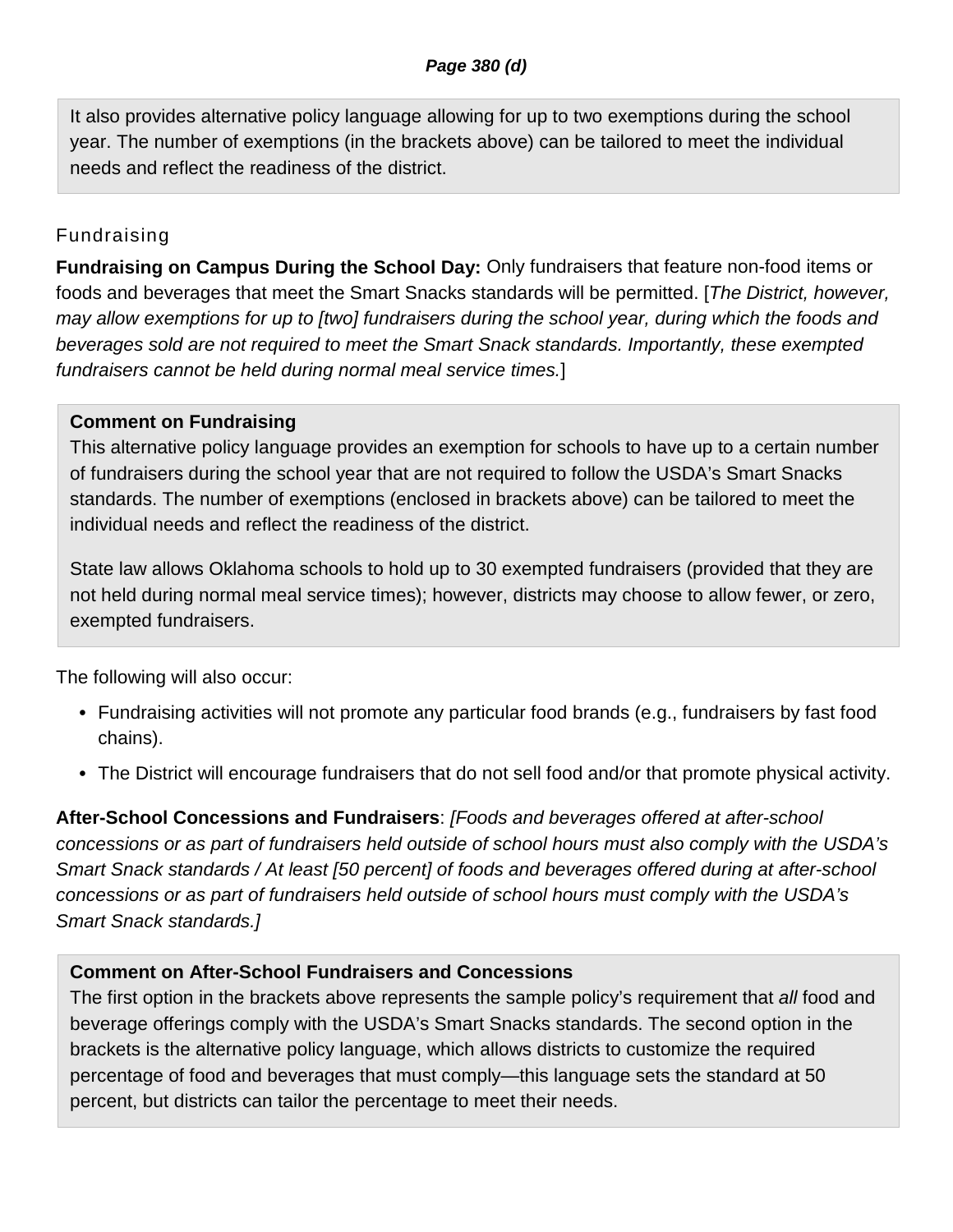# Nutrition Education

Schools will offer—and integrate into the core curriculum—nutrition education to all grades (K-12), providing students the knowledge and skills necessary for lifelong healthy eating behaviors, including the following:

- What it means to eat healthfully, consume the proper nutrients, and maintain a wholesome and balanced diet.
- How to read labels and understand the problems associated with unhealthy food marketing to children.

In addition, schools will ensure that nutrition education:

- Complies with state learning objectives and standards.
- Provides opportunities for students to practice and apply the skills and knowledge taught in the classroom (e.g., by using the cafeteria as a learning lab, visiting local farms, etc.).
- Is made available for staff.
- Is promoted to families and the community.

## **Comment on Nutrition Education**

Federal law requires all local school wellness policies to establish "specific goals for nutrition education." The language (above) offers examples that districts can use when developing nutrition education standards. Districts can also include different or additional actions.

# Rewards and Punishment

Food, beverages, and candy will not be used to reward or punish academic performance or student behavior.

## **Comment on Rewards and Punishment**

The Oklahoma Department of Education prohibits the denial of school meals for disciplinary action. Districts interested in going above and beyond this requirement, should consider the language above, which prohibits the use of all foods and beverages for rewarding or punishing students.

# Nutrition and Healthy Food Promotion

The District will promote healthy food and beverage choices and appropriate portion sizes by doing the following:

- Exhibiting posters, signs, or other displays on the school campus that promote healthy nutrition choices.
- Providing age-appropriate activities, such as contests, food demonstrations, and taste-testing that promote healthy eating habits.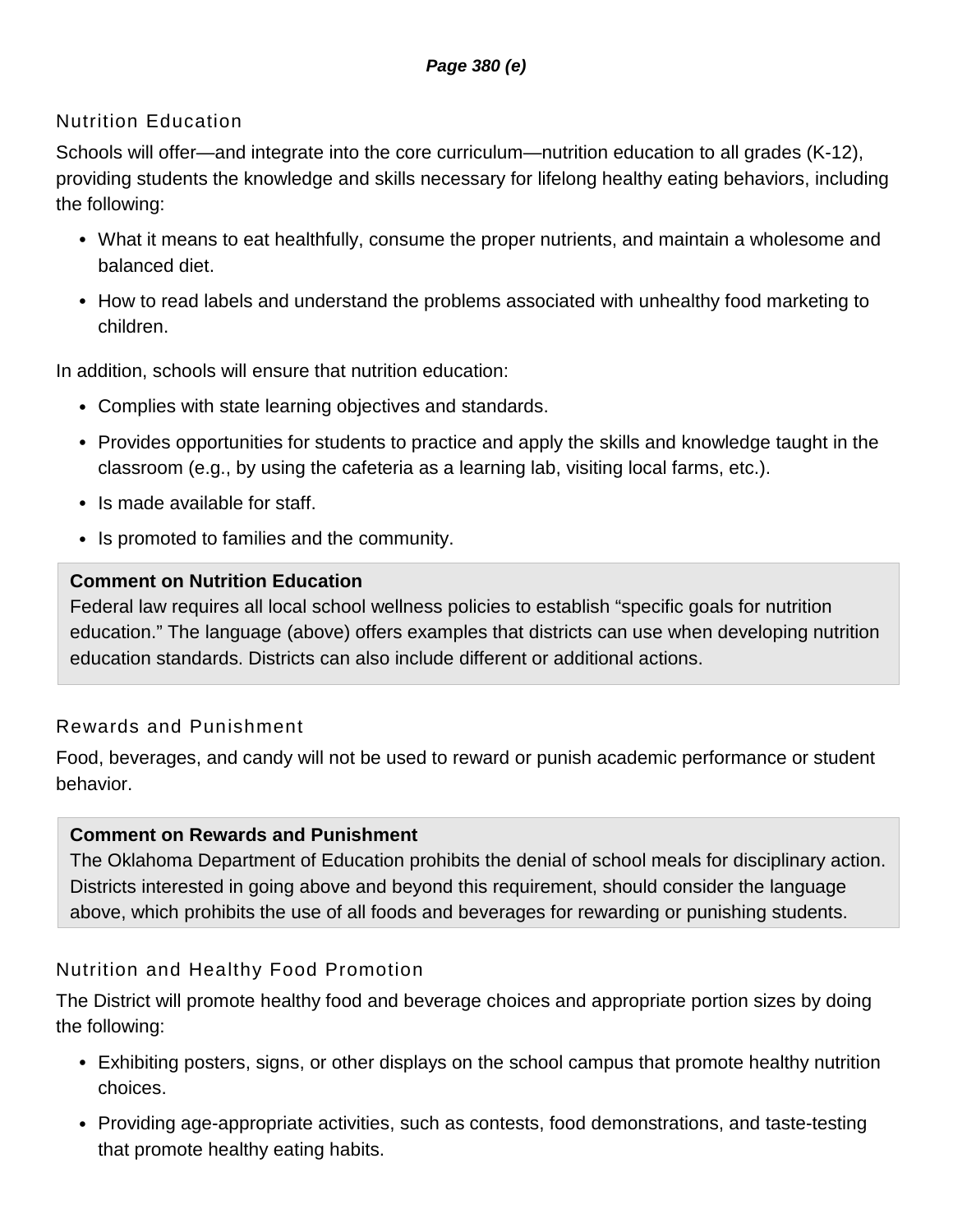### **Page 380 (f)**

- Offering information to families (via communications with parents, educational workshops, screening services, and health-related exhibitions and fairs) and encouraging them to teach their children about nutrition and healthy eating behaviors.
- Encouraging school staff to display healthy eating habits and physical activity choices to students (e.g., by eating with students during meal times, consuming only healthy snacks, meals, and beverages in front of students, sharing positive experiences with physical activity with students, etc.).

## **Comment on Nutrition and Healthy Food Promotion**

Federal law requires all local school wellness policies to include goals for nutrition promotion and education. The list of actions (above) offers examples that districts can use when developing standards related to nutrition and healthy food promotion. Districts can also include different or additional actions.

# Food and Beverage Marketing

Only foods and beverages that meet the USDA's Smart Snacks standards may be marketed in schools. The marketing of any brand, without reference to a specific product, is prohibited unless every food and beverage product manufactured, sold, or distributed under the corporate brand name meets the Smart Snacks standards.

Marketing includes the following:

- Advertising on any property or facility owned or leased by the school district or school and used at any time for school-related activities (including school buildings, athletic fields, parking lots, school buses, vending machines, scoreboards, uniforms, educational materials, and supplies).
- Coupons, discounts, and corporate incentive programs that reward students (e.g., when they reach certain academic goals) with free or discounted items. Such rewards may not include foods or beverages that fail to satisfy the USDA's Smart Snacks standards.
- Corporate-sponsored programs that provide funds to schools in exchange for consumer purchases of certain items. Programs involving purchase of foods and beverages that do not meet the USDA's Smart Snacks standards are not permitted.

If the non-compliant advertising is a permanent feature of a permanent fixture (e.g., a scoreboard), such advertising can remain until the permanent fixture is removed or replaced.

## **Comment on Food and Beverage Marketing**

The USDA's final rule requires that local wellness policies allow marketing of only those foods and beverages that meet the Smart Snacks standards. The sample language above expands the federal requirement in two ways. First, it limits brand marketing, which prevents companies that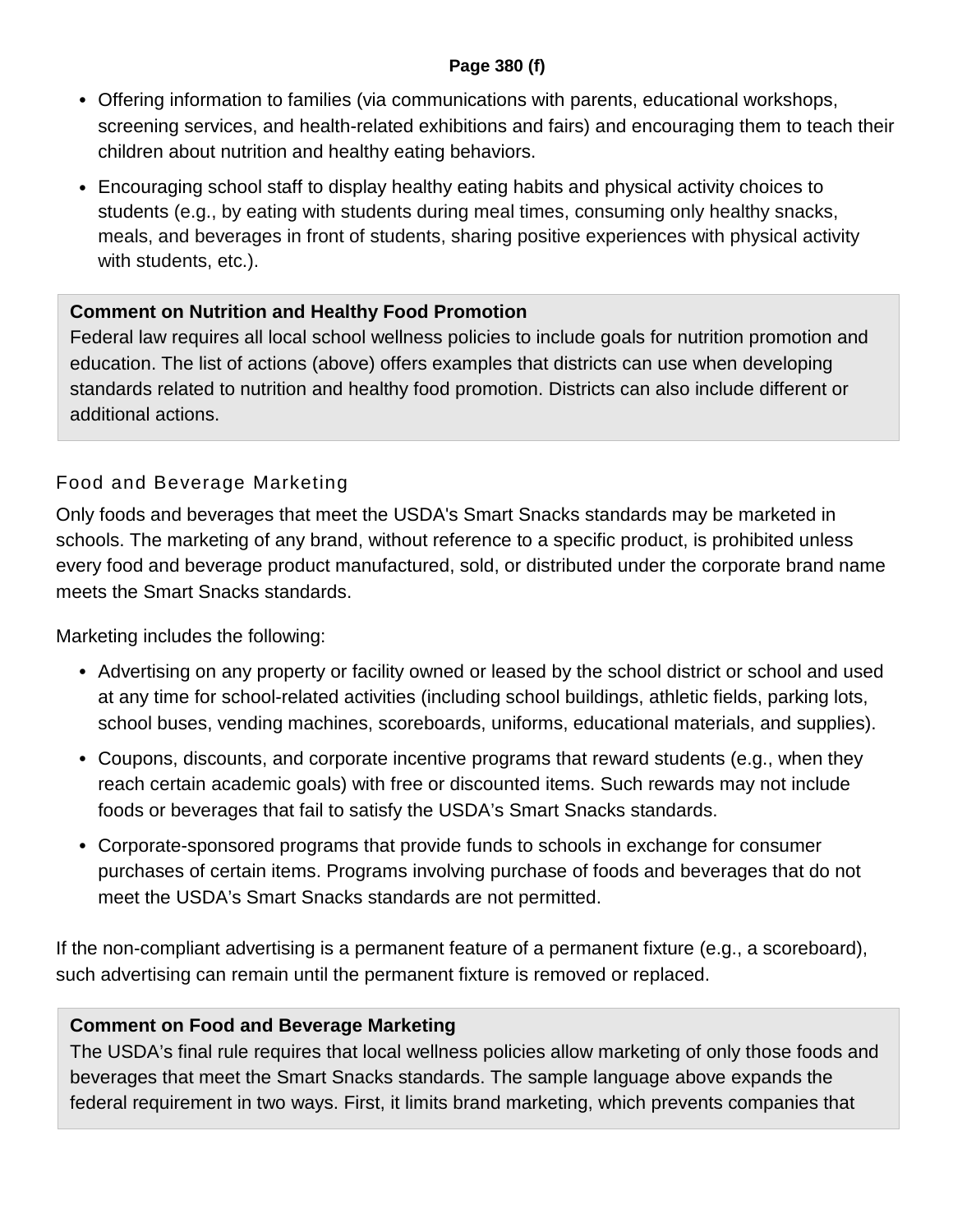sell unhealthy foods and beverages from displaying their corporate logos around campus. Second, it lists additional examples of food marketing that a district could include in their wellness policy.

# Staff Qualifications and Training

The District will follow the USDA's Professional Standards for State and Local Nutrition Programs in selecting local school nutrition program directors. Also, the District will require all personnel in the school nutrition programs to complete annual continuing education and training.

In addition, Child Nutrition Staff will do the following:

- Receive training in basic nutrition, nutrition education, safe food preparation, and nutrition standards for healthy meals and snacks.
- Organize and participate in educational activities that support healthy eating behaviors and food safety.

# Farm-to-School Programs and School Gardens

The District will allow school gardens on District property.

The following will also occur:

- The District will dedicate resources (e.g., tools, materials, volunteer hours, etc.) to build a school garden on District property and/or actively participate in community gardens by dedicating the same resources as would be required for gardens on District property.
- The District will incorporate local and/or regional products into the school meal program.
- Schools will take field trips to local farms.
- As part of their education, students will learn about agriculture and nutrition.

# **Comment on Farm-to-School Programs and School Gardens**

Districts are encouraged to incorporate provisions regarding school gardens or other farm-toschool programs into their wellness policy. The options listed above provide possible language districts could adopt. Districts can also include different or additional actions.

# PHYSICAL EDUCATION AND PHYSICAL ACTIVITY

# General Requirements

The District will ensure that all *[elementary school students (K-5) / students (K-12)*] participate in a minimum of 60 minutes of physical activity [each week / each day], whether through physical education, exercise programs, after-school athletics, fitness breaks, recess, classroom activities, or wellness and nutrition education.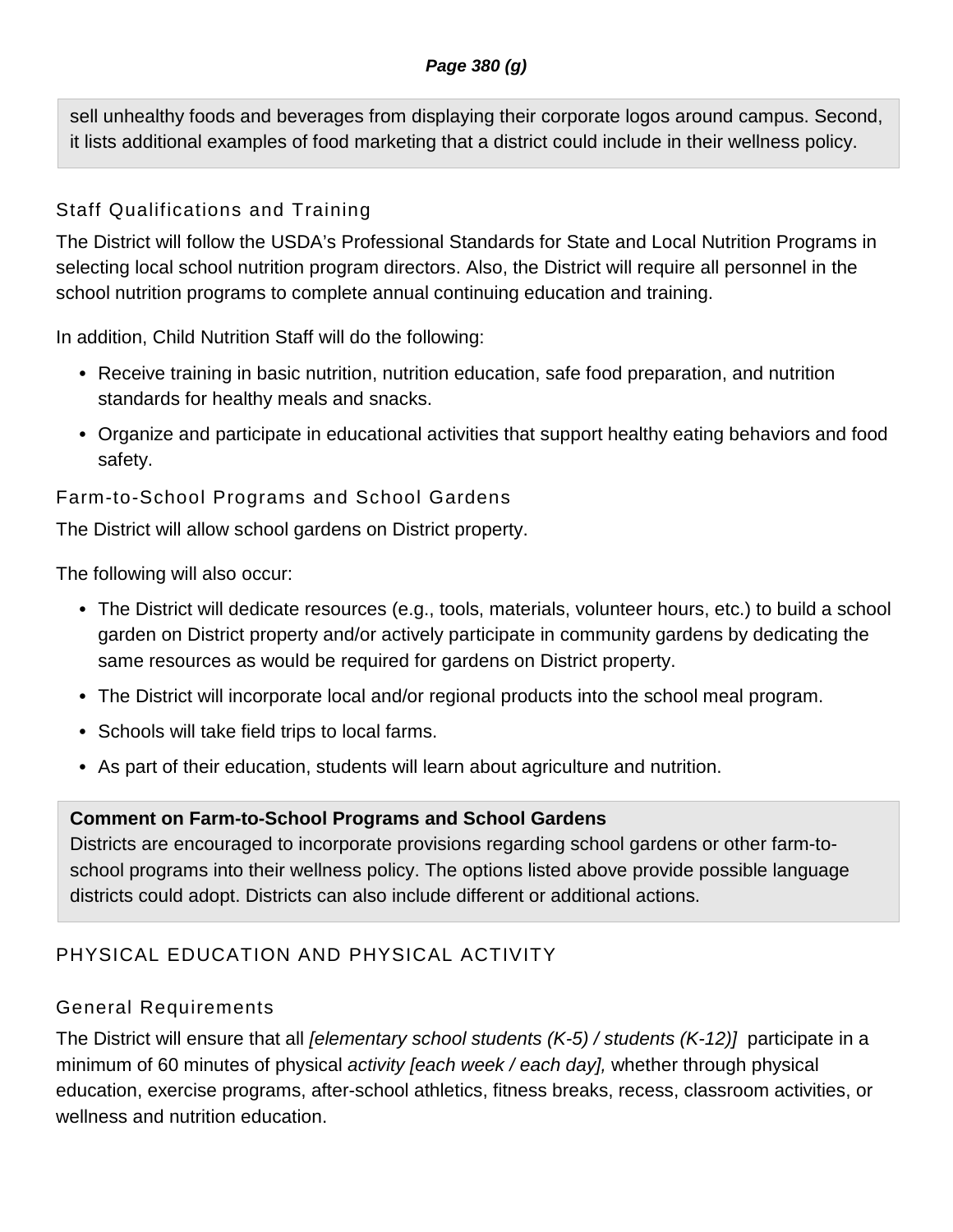# **Comment on General Requirements for Physical Education and Physical Activity**

Federal law requires that districts include measurable mandates for physical activity but it does not outline what those requirements should be.

The language above is highlighted in blue because Oklahoma state law requires that school districts ensure elementary students (K-5) participate in a minimum of 60 minutes of physical activity each week.

The sample policy language above goes beyond that baseline requirement, and suggests requiring that all students (not just elementary school students) receive a minimum of 60 minutes of physical activity each day (instead of each week, as required by state law), because this is the amount recommended by the CDC and encouraged by the USDA.

# Recess and Physical Activity Breaks

**Recess:** The District will require schools to provide elementary school students (K-5) at least 20 minutes of recess each day (in addition to the PE requirements). Additionally, the District will do the following:

- Develop indoor recess guidelines to ensure students can have adequate physical activity on days when recess must be held indoors.
- Require schools to hold recess before lunch, in order to increase food consumption, reduce waste, and improve classroom attentiveness when students return from lunch.ii

**Physical Activity Breaks:** The District will require schools to provide all students (K-12) short breaks (three to five minutes) throughout the day to let them stretch, move around, and break up their time spent sitting. These physical activity breaks may take place during and/or between classroom time.

# Physical Education (PE)

The District will require all schools to establish a comprehensive, standards-based PE curriculum for each grade (K-12). Schools will ensure that PE classes and equipment afford all students (K-12) an equal opportunity to participate in PE.

**Elementary school students** (K-5) will participate in at least [150] minutes of PE per week throughout the entire school year.

**Middle and high school students** (6-12) will participate in at least [225] minutes of PE per week throughout the entire school year.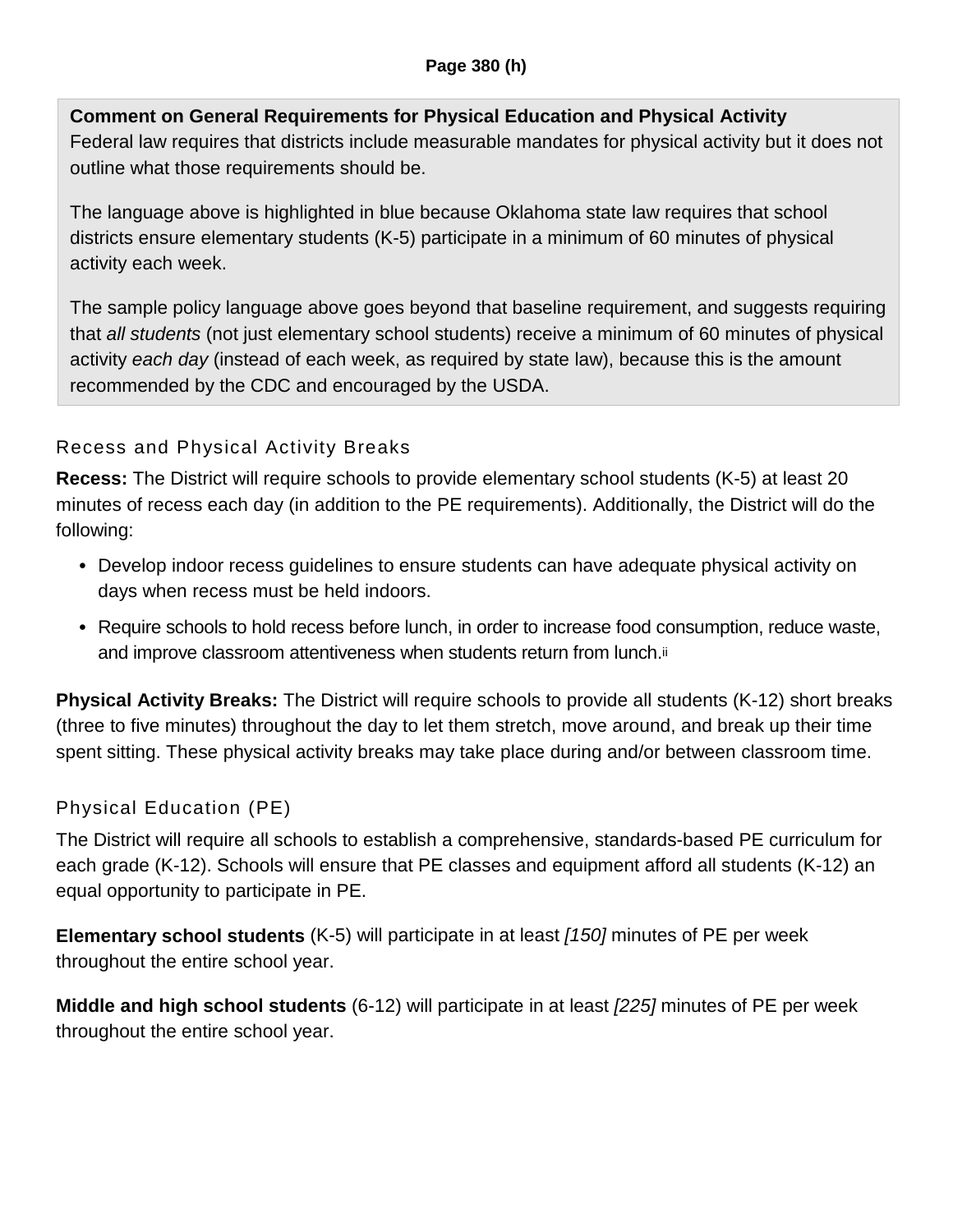# **Comment on Physical Education (PE)**

Although federal law strongly encourages but does not require PE, Oklahoma state law requires that all elementary school students (K-5) receive a minimum of 60 minutes of PE per week, not including recess time.

Districts should, based on their individual goals and level of readiness, select how many minutes of PE students are, at a minimum, required to participate in each week.

The **SHAPE America guidelines** recommend that students receive PE instruction for a total of 150 minutes/week in elementary school and 225 minutes/week in middle and high school.

In addition, the following requirements apply to all students (K-12):

- During PE, students will be given the opportunity to participate in many types of physical activity, including both cooperative and competitive games.
- Students will engage in moderate to vigorous physical activity for more than 50 percent of the PE class time.
- PE classes will have a teacher/student ratio comparable to core subject classroom size.

Teacher Qualifications, Training, and Involvement

- Teachers will receive training on how to integrate physical activity into the curriculum. Some portion of this training will be incorporated into annual professional development.
- Schools will allow teachers the opportunity to participate in or lead physical activities before, during, and after school.
- PE classes will be taught by licensed teachers who are certified or endorsed to teach PE.

## Punishment and Rewards

- Physical activity will not be used or withheld as punishment. (This does not apply to participation on sports teams that have specific academic requirements.)
- The District will provide a list of alternative ways for teachers and staff to discipline students.

The District will strongly encourage teachers to use physical activity (e.g., extra

• recess) as a reward.

# Grounds, Facilities, and Equipment

The District will ensure the availability of proper equipment and facilities that meet safety standards and will conduct necessary inspections and repairs.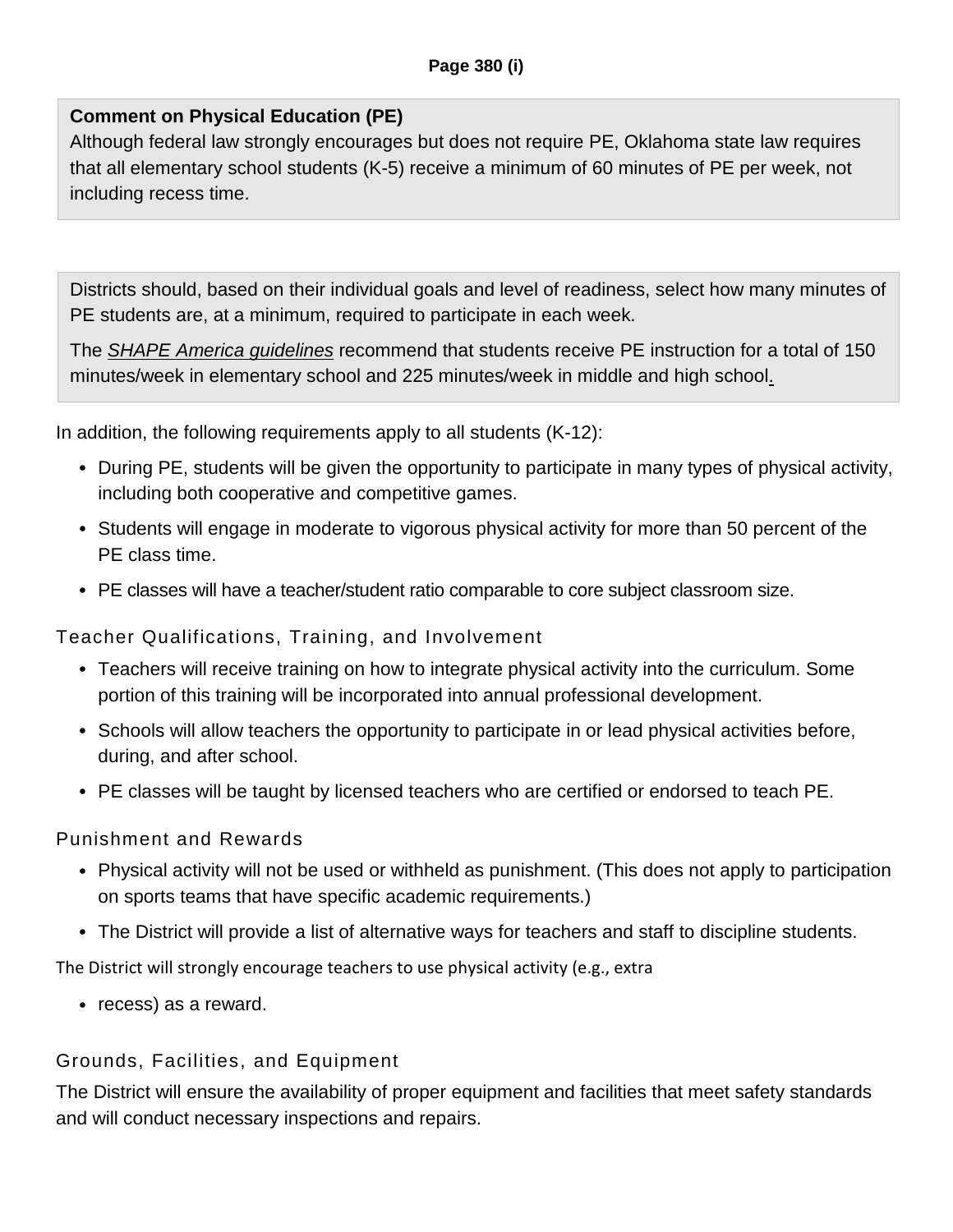## **Comment on Grounds, Facilities, and Equipment**

The USDA specifically encourages, but does not require, districts to include language regarding availability of safe facilities and equipment in their wellness policy.

# Community Use of Recreational Facilities

The District will encourage school staff, students, and their families to participate in physical activity outside of the school day. Allowing staff, students, and their families to use school recreational facilities during non-school hours is one way to increase opportunities to engage in physical activity. Consistent with state law and District policies and procedures [cross reference any School Board or District policies] regarding use of school facilities during non-school hours, the District will work with the *[local government - city/county/recreation district]* and community-based organizations to coordinate and enhance opportunities for staff, students, and their families to engage in physical activity using school facilities before and after the school day, during weekends, and during school vacations.

### **Comment on Community Use of Recreational Facilities**

The USDA specifically encourages, but does not require, districts to incorporate provisions regarding the community use of recreational facilities into their wellness policy. Many school districts have stand-alone policies (adopted by the Board of Education or Superintendent) addressing community use of facilities, shared/joint use agreements, or open use. As noted in brackets above, those policies should be crossreferenced in the local school wellness policy to ensure consistency.

# Active Transportation

The District will do the following:

- Encourage children and their families to walk and bike to and from school.
- Work with local officials to designate safe or preferred routes to school.
- Promote National and International Walk and Bike to School Week/Day.
- Provide bike racks for students, faculty, and staff.

Encourage parents to supervise groups of children who walk or bike together to and from school.

## **Comment on Active Transportation**

Under the USDA's final rule, districts are encouraged to adopt—and include in their wellness policy strategies or actions that promote safe, active routes to school. The list of actions (above) offer examples that districts can use when developing such a plan; districts can also include different or additional actions.

# After-School Physical Activity and Screen Time

After-school programming will do the following:

• Dedicate at least 20%, or at least 30 minutes (whichever is more), of program time to physical activity, which includes a mixture of moderate to vigorous physical activity.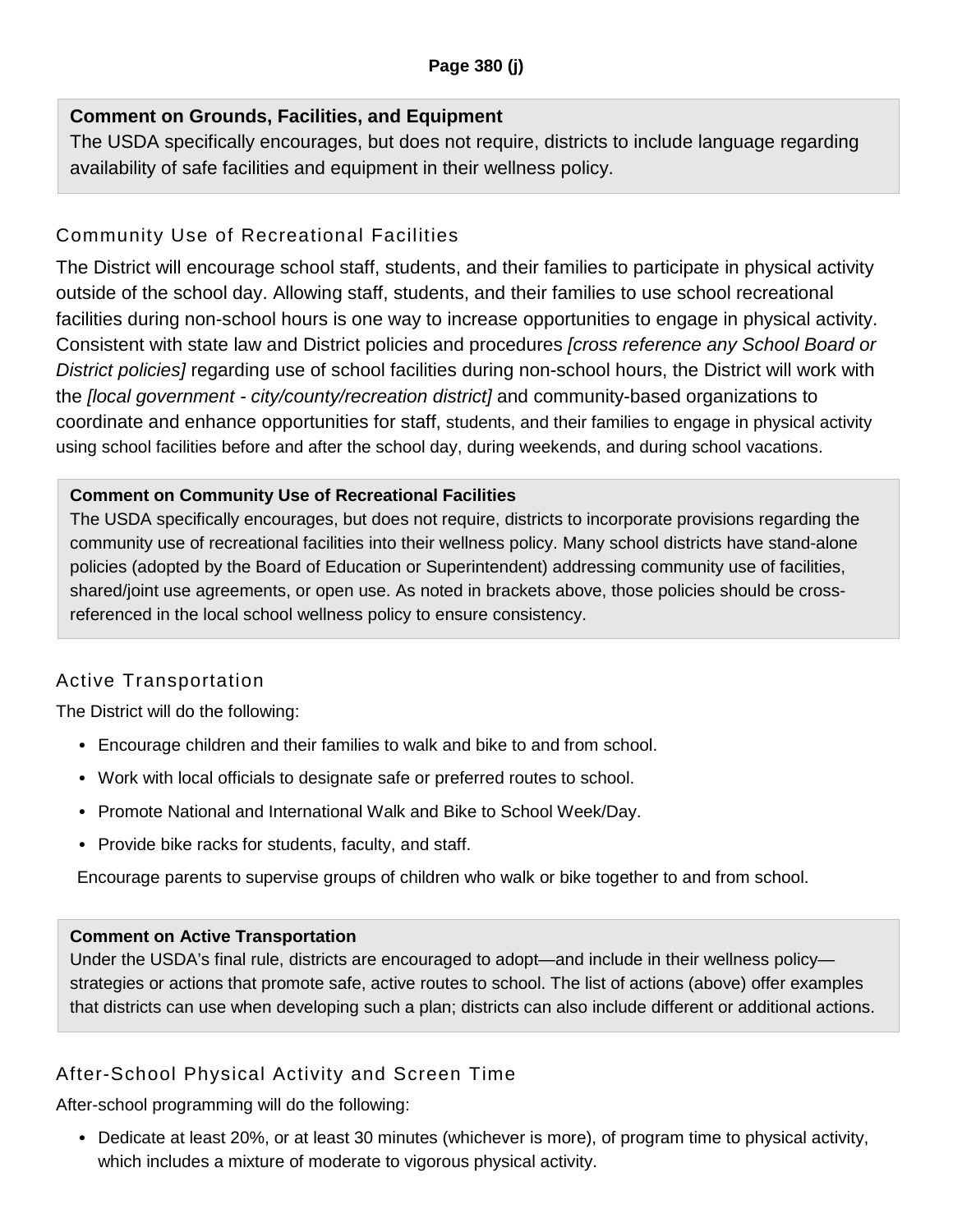### **Page 380 (k)**

- Utilize outdoor space for physical activity as much as possible each day (weather permitting and with appropriate protection from the elements).
- Provide equal opportunities for children and youth with disabilities to be physically active.
- Encourage staff to join children and youth in physical activity whenever possible.
- Limit screen time to less than 60 minutes per day to be used only for homework and other educational or physical activity purposes.

# OTHER ACTIVITIES THAT PROMOTE SCHOOL WELLNESS

### **Comment on Other Activities that Promote School Wellness**

Federal law requires all local school wellness policies to establish strategies or actions for "other activities that promote school wellness" but it does not outline what those requirements should be. The language (below) offers examples; however, districts can also include different or additional actions.

## Staff Wellness

The District recognizes that employee health is essential to student health and to creating healthy school environments. Accordingly, the District will implement an employee wellness program that promotes healthy eating, physical activity, and overall health. The District may partner with community agencies and organizations (e.g., local health departments, hospitals, health insurance companies, and local chapters of national organizations, such as the American Cancer Society, American Heart Association, Red Cross, and YMCA) to assist in providing education, services, and resources for staff.

The District will do the following to support staff wellness:

### **Nutrition**

- Serve only those foods and beverages that meet Smart Snacks standards at all staff meetings, trainings, special occasions (e.g., birthdays and retirement parties), and other workplace gatherings.
- Provide employees with access to a refrigerator, microwave, and sink with a water faucet.
- Provide or partner with community organizations or agencies to offer nutrition education through activities such as seminars, workshops, classes, meetings, and newsletters.
- Partner with community organizations or agencies to offer staff accessible and free or low-cost healthy eating/weight management programs.

### **Physical Activity**

- Promote walking meetings.
- Incorporate 10-minute physical activity breaks into every hour of sedentary meetings, trainings, and other workplace gatherings.
- Provide access to on-campus athletic facilities, such as gyms, running tracks, basketball courts, tennis courts, and swimming pools.
- Promote employee participation in physical activity by creating exercise clubs or groups and/or sponsoring employee sports teams.
- Use posters, pamphlets, and other forms of communication to promote physical activity (including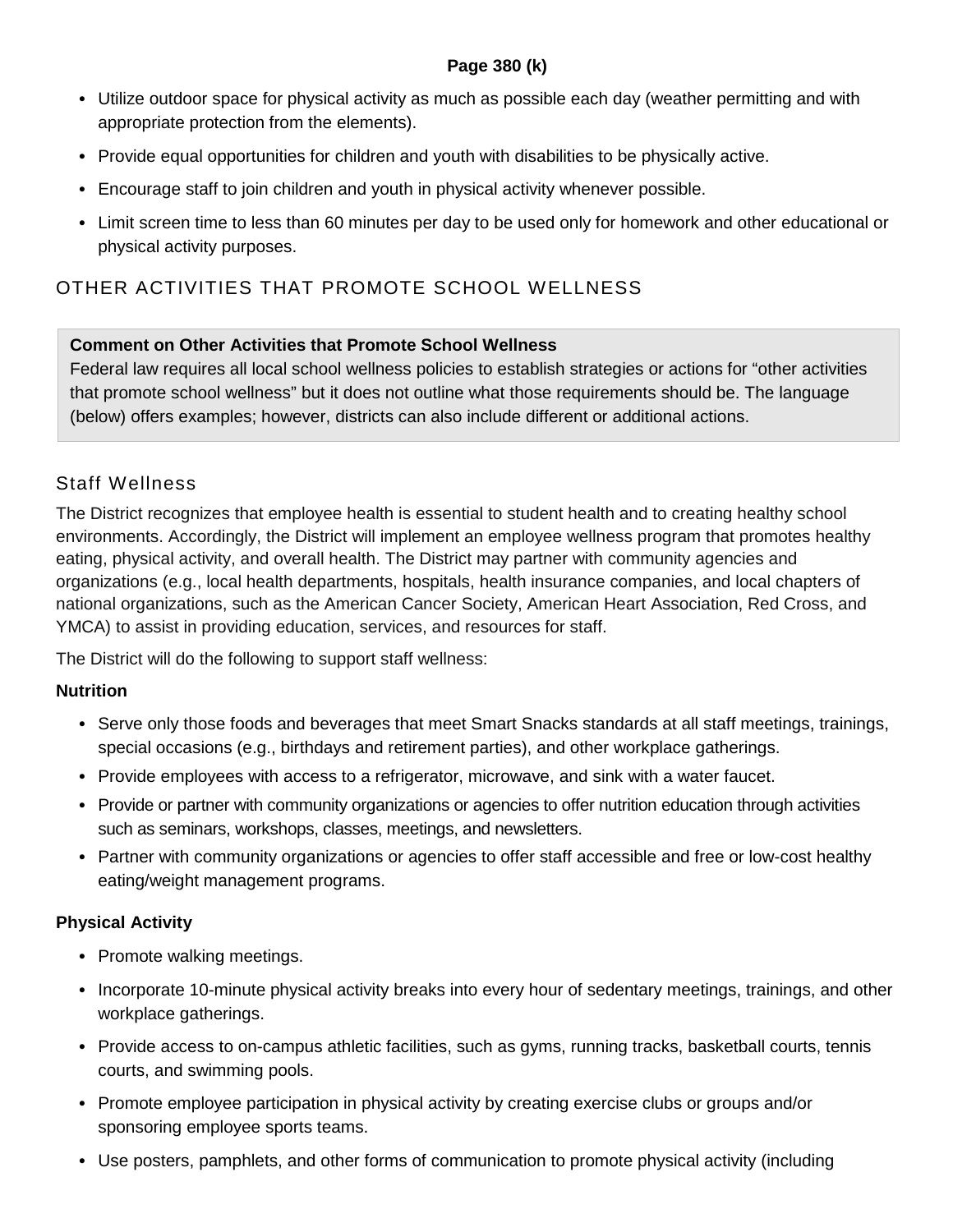stairwell use, if applicable).

• Provide information about local physical activity resources and facilities, such as walking trails, community parks, and recreation facilities.

#### **General Wellness**

- Partner with community organizations or agencies to offer voluntary health screenings annually to staff, including free or low-cost health assessments.
- Partner with community organizations or agencies to provide stress management programs annually to staff.
- Promote tobacco prevention and provide referral information on cessation services through the Oklahoma Tobacco Helpline.
- Ensure access to a private space (other than a restroom) that has an electrical outlet, and provide flexible paid or unpaid break times to allow mothers to express breast milk and/or breastfeed.
- Partner with community organizations or agencies to offer immunization clinics (e.g., flu, Tdap, etc.) to staff.
- Provide or partner with community organizations or agencies to offer free or low-cost first aid and CPR training.

#### **Comment on Staff Wellness**

Staff health and wellness is a critical component to creating healthier school environments. Accordingly, districts are encouraged to support and promote employee health in their school wellness policies, even though they are not required to do so by law. Districts may select from the provisions listed here or add their own.

## Professional Development

The District will provide staff with educational resources and annual training in health and health-related topics.

## Health Education

Where applicable, schools' health education curriculums will follow the Oklahoma Academic Standards.

## IMPLEMENTATION, MONITORING, AND EVALUATION

### Leadership

The District will designate one or more official(s) to facilitate the development of the local school wellness policy, oversee appropriate updates to the policy, and ensure each school's compliance with the policy. The District will ensure that the designated official(s) fully understand(s) the federal and state laws related to wellness policies.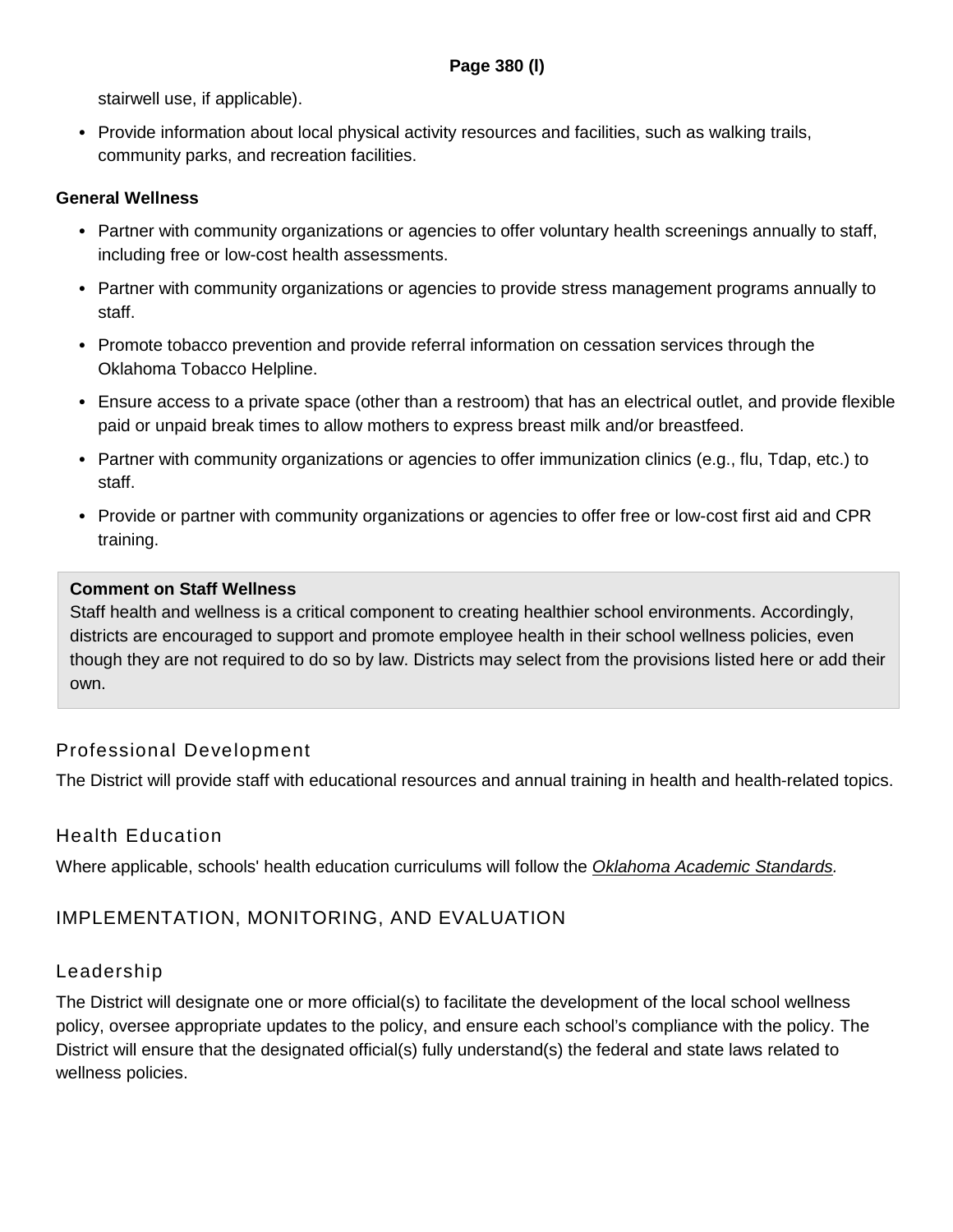### **Comment on Leadership**

The USDA's final rule requires districts to only include the position of the designated official(s). Districts are not required—though strongly encouraged—to include these individual's contact information.

# Community Involvement

The District will permit parents, students, representatives of the school food authority, physical education teachers, school health professionals, the school board, school administrators, and the general public to serve on the local school wellness policy committee and participate in the development, implementation, review, and update of the local school wellness policy. To encourage broad public participation in the process, the District will do the following:

| <b>Name</b>         | <b>Position</b>   | <b>Contact Information</b><br>(Email address is sufficient) |
|---------------------|-------------------|-------------------------------------------------------------|
| <b>Chad Clanton</b> | Superintendent    | clanton@dibble.k12.ok.us                                    |
| Debra Beam          | Cafeteria Manager | $d$ beam@dibble.k12.ok.us                                   |
|                     |                   |                                                             |
|                     |                   |                                                             |

- Actively notify parents and the broader community about the content and implementation of as well as any changes to the wellness policy, whether through electronic communications (e.g., email, District website, etc.), non-electronic means (e.g., mailings, presentations, etc.), or both.
- Ensure that all outreach and communication is culturally appropriate and translated as needed.
- Educate community stakeholders on how they can participate in the development, implementation, review, and update of the wellness policy and let them know why their participation is important to the health and wellness of students and the broader community.

### **Comment on Community Involvement**

Under the USDA's final rule, districts must develop—and include in their wellness policy—a plan for allowing broad public participation in the development, implementation, review, and update of local school wellness policies. The list of actions (above) offer examples that districts can use when developing such a plan; districts can also include different or additional actions.

# Assessments, Revisions, and Policy Updates

At least once every three years, the District will measure the extent to which schools are in compliance with the local wellness policy, as well as progress made in attaining the policy's goals. Additionally:

- Parents, students, physical education teachers, school health professionals, the school board, school administrators, and the general public will be allowed to participate in the development, implementation, and periodic review and update of the local wellness policy.
- The District will assess how its policy compares with the latest national recommendations on school